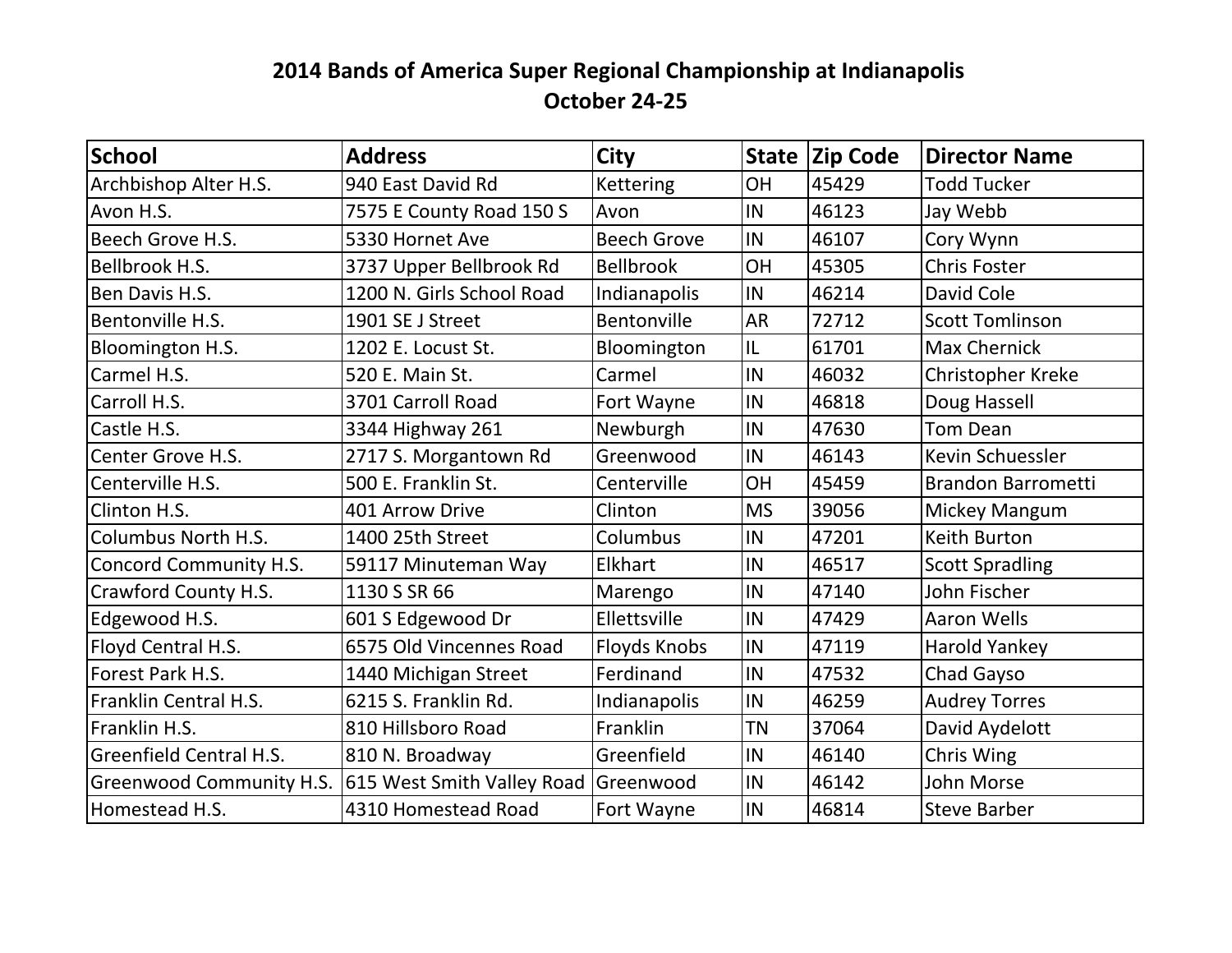## **2014 Bands of America Super Regional Championship at Indianapolis October 24-25**

| Jefferson City H.S.      | 609 Union Street         | Jefferson City     | <b>MO</b> | 65109 | <b>Brett Myers</b>             |
|--------------------------|--------------------------|--------------------|-----------|-------|--------------------------------|
| Jeffersonville H.S.      | 2315 Allison Lane        | Jeffersonville     | IN        | 47130 | J. Scott Cooksey               |
| La Salle H.S.            | 3091 W. North Bend Rd    | Cincinnati         | OH        | 45239 | <b>Brian Fischer</b>           |
| Lafayette Jefferson H.S. | 1801 S. 18th St          | Lafayette          | IN        | 47905 | <b>Tom Barker</b>              |
| Lake Central H.S.        | 8400 Wicker Ave.         | St. John           | IN        | 46373 | <b>Chris Harmon</b>            |
| Lake Park H.S.           | 500 W. Bryn Mawr Avenue  | Roselle            | IL        | 60172 | Steven Pyter                   |
| Lawrence Township H.S.   | 7300 E. 56th St.         | Indianapolis       | IN        | 46226 | <b>Randy Greenwell</b>         |
| Limestone Community H.S. | 4201 South Airport Rd.   | <b>Bartonville</b> | IL        | 61607 | <b>Andrew Empey</b>            |
| Lincoln-Way East H.S.    | 201 Colorado Avenue      | Frankfort          | IL        | 60423 | <b>Bert Johnson</b>            |
| Lindbergh H.S.           | 5000 S. Lindbergh Blvd.  | St. Louis          | <b>MO</b> | 63126 | David Wyss                     |
| Lockport Township H.S.   | 1333 East Seventh Street | Lockport           | IL        | 60441 | <b>Brian Covey</b>             |
| Mahomet-Seymour H.S.     | 302 W. State St.         | Mahomet            | IL        | 61853 | <b>Michael Stevens</b>         |
| Marian Catholic H.S.     | 700 Ashland Ave          | Chicago Heights    | IL        | 60411 | <b>Greg Bimm</b>               |
| Monrovia H.S.            | 205 S. Chestnut St.      | Monrovia           | IN        | 46157 | <b>Brian Willett</b>           |
| Morton H.S.              | 350 N. Illinois Ave.     | Morton             | IL        | 61550 | <b>Jeff Neavor</b>             |
| Munster H.S.             | 8808 Columbia Ave        | Munster            | IN        | 46321 | <b>Bret Winternheimer</b>      |
| Naperville North H.S.    | 899 N. Mill St.          | Naperville         | IL        | 60563 | Dan Moore                      |
| Normal Community H.S.    | 3900 East Raab Rd.       | Normal             | IL        | 61761 | Lance Meadows                  |
| Northwestern H.S.        | 3431 N 400 W             | Kokomo             | IN        | 46901 | Jeremy Snyder                  |
| Norwell H.S.             | 1100 E US 224            | Ossian             | IN        | 46777 | Cory Kelley                    |
| O'Fallon Township H.S.   | 600 S. Smiley St.        | O'Fallon           | IL        | 62269 | <b>Melissa Gustafson-Hinds</b> |
| Orleans H.S.             | 200 W. Wilson            | <b>Orleans</b>     | IN        | 47452 | <b>Terry Burton</b>            |
| Owen Valley H.S.         | 622 W State Hwy 46       | Spencer            | IN        | 47460 | Dominic Thompson               |
| Paoli Jr/Sr H.S.         | 501 Elm Street           | Paoli              | IN        | 47454 | <b>Bill Laughlin</b>           |
| Parkway South H.S.       | 801 Hanna Road           | Manchester         | <b>MO</b> | 63021 | Chris Becker'                  |